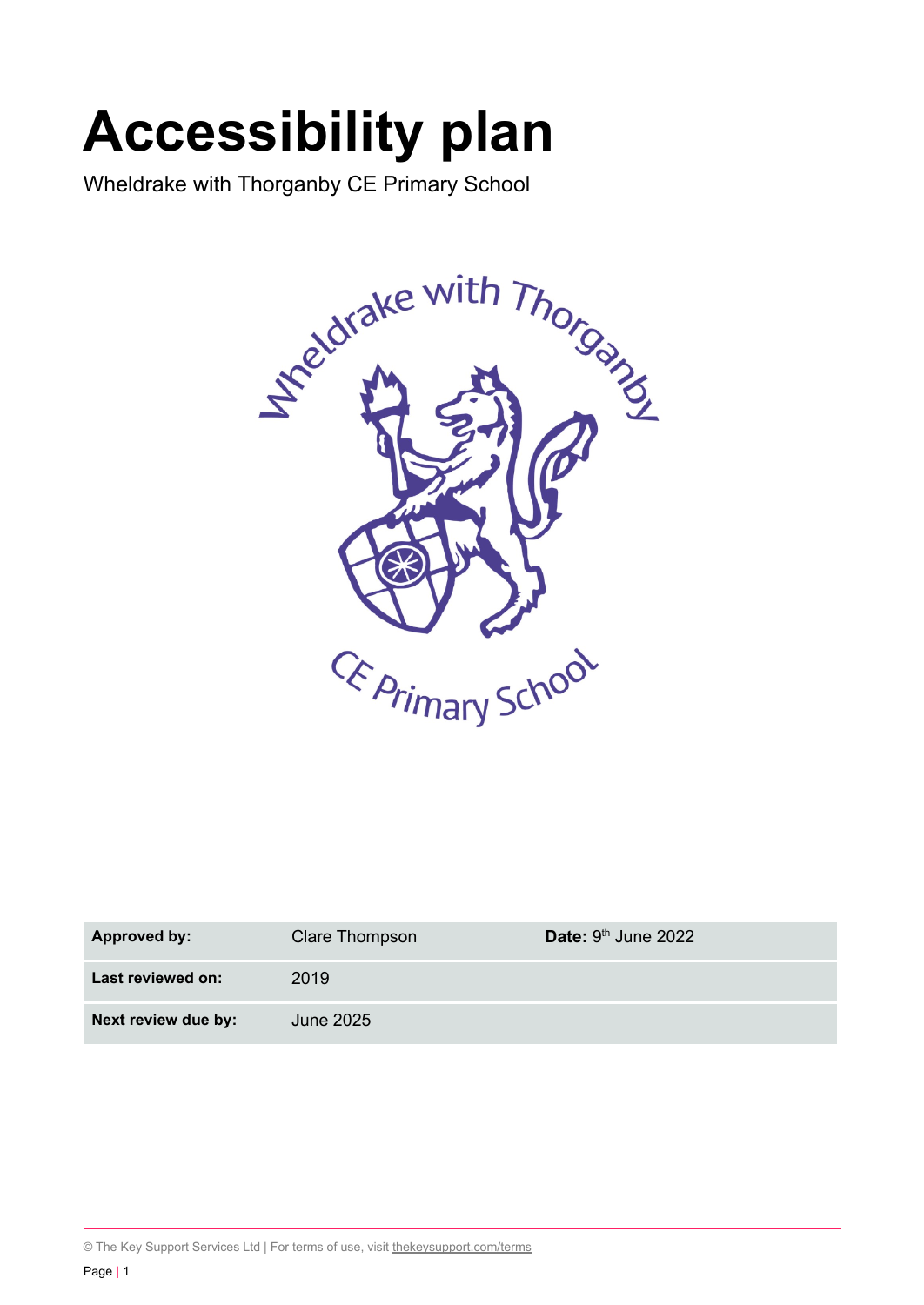### **Contents**

| 1. Aims                     | 2 |
|-----------------------------|---|
| 2. Legislation and guidance | 3 |
| 3. Action plan              | 4 |
| 4. Monitoring arrangements  |   |
|                             |   |

#### <span id="page-1-0"></span>**1. Aims**

Schools are required under the Equality Act 2010 to have an accessibility plan. The purpose of the plan is to:

- Increase the extent to which disabled pupils can participate in the curriculum
- Improve the physical environment of the school to enable disabled pupils to take better advantage of education, benefits, facilities and services provided
- Improve the availability of accessible information to disabled pupils

Our school aims to treat all its pupils fairly and with respect. This involves providing access and opportunities for all pupils without discrimination of any kind.

This plan outlines the proposals of the governing board of Wheldrake with Thorganby CE Primary School to increase access to education for pupils with disabilities in the three areas required by the planning duties in the Equality Act 2010.

A person is regarded as having a disability under the Act where the person has a physical or mental impairment that has a substantial and long-term adverse effect on their ability to carry out normal day-to-day activities.

This plan aims to:

- Increase the extent to which pupils with disabilities can participate in the school curriculum.
- Improve the environment of the school to increase the extent to which pupils with disabilities can take advantage of education, benefits, facilities and associated services provided.
- Improve the availability of accessible information, which is readily available to other pupils, to pupils with disabilities.

The above aims will be delivered within a reasonable timeframe, and in ways which are determined after taking into account the pupil's disabilities and the views of the parents/carers and pupil. In the preparation of an accessibility strategy, the LA must have regard to the need to allocate adequate resources in the implementation of the strategy.

The governing board also recognises its responsibilities towards employees with disabilities and will:

- Monitor recruitment procedures to ensure that persons with disabilities are provided with equal opportunities.
- Provide appropriate support and provision for employees with disabilities to ensure that they can carry out their work effectively without barriers.
- Undertake reasonable adjustments to enable staff to access the workplace.

The plan will be resourced, implemented, reviewed and revised regularly in consultation with:

- The parents/carers of pupils
- The headteacher and other relevant members of staff
- Governors
- External partners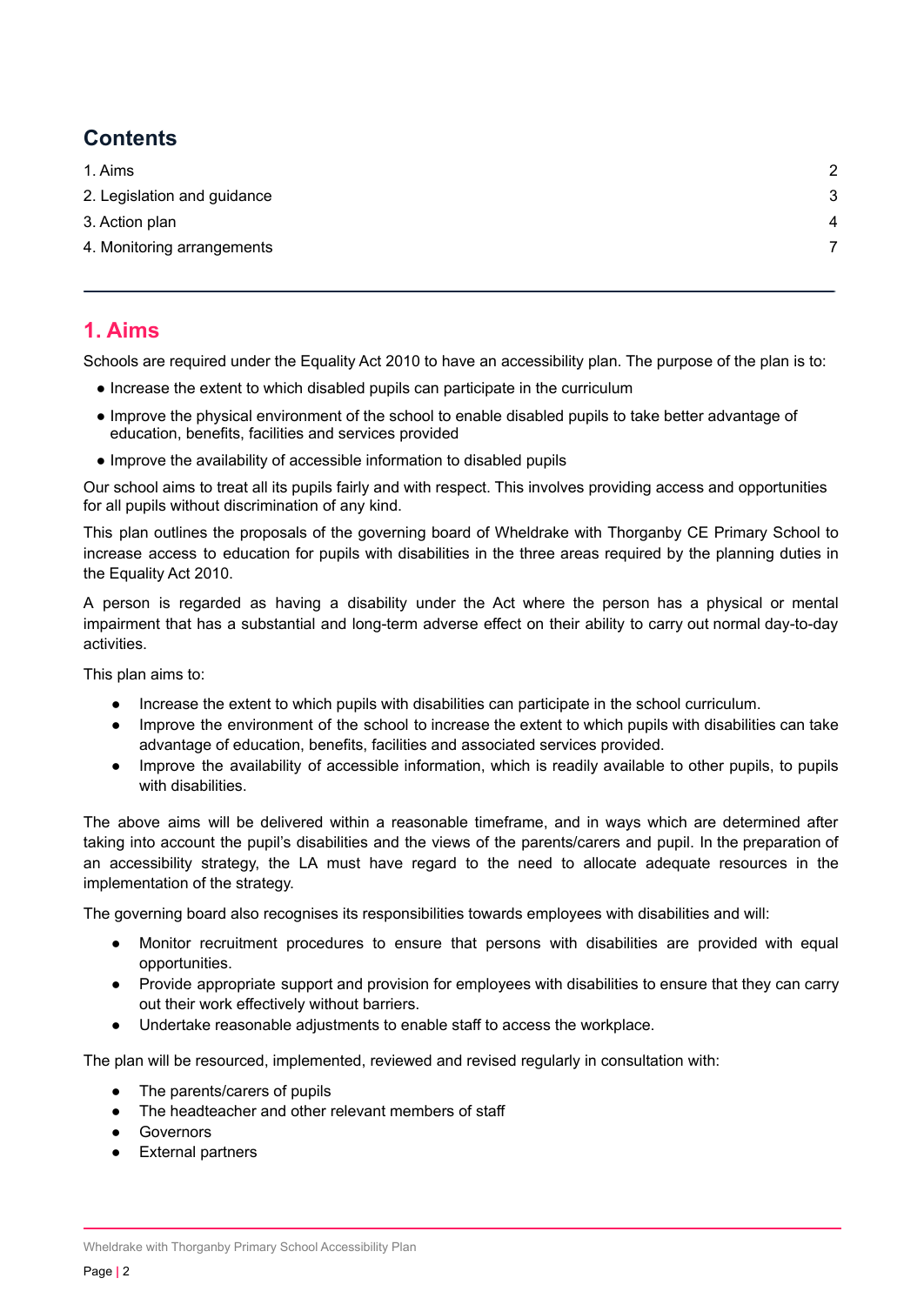This plan is reviewed every three years to consider the changing needs of the schools and its pupils, and where the school has undergone a refurbishment. It will be reviewed more frequently if required.

The plan will be made available online on the school website, and paper copies are available upon request.

Our school is also committed to ensuring staff are trained in equality issues with reference to the Equality Act 2010, including understanding disability issues.

The school supports any available partnerships to develop and implement the plan.

Our school's complaints procedure covers the accessibility plan. If you have any concerns relating to accessibility in school, the complaints procedure sets out the process for raising these concerns.

We have included a range of stakeholders in the development of this accessibility plan, including pupils, parents, staff and governors of the school.

#### <span id="page-2-0"></span>**2. Legislation and guidance**

This document meets the requirements of [schedule](http://www.legislation.gov.uk/ukpga/2010/15/schedule/10) 10 of the Equality Act 2010 and the Department for Education (DfE) [guidance](https://www.gov.uk/government/publications/equality-act-2010-advice-for-schools) for schools on the Equality Act 2010.

The Equality Act 2010 defines an individual as disabled if they have a physical or mental impairment that has a 'substantial' and 'long-term' adverse effect on their ability to undertake normal day to day activities.

Under the Special [Educational](https://www.gov.uk/government/publications/send-code-of-practice-0-to-25) Needs and Disability (SEND) Code of Practice, 'long-term' is defined as 'a year or more' and 'substantial' is defined as 'more than minor or trivial'. The definition includes sensory impairments such as those affecting sight or hearing, and long-term health conditions such as asthma, diabetes, epilepsy and cancer.

Schools are required to make 'reasonable adjustments' for pupils with disabilities under the Equality Act 2010, to alleviate any substantial disadvantage that a disabled pupil faces in comparison with non-disabled pupils. This can include, for example, the provision of an auxiliary aid or adjustments to premises.

This policy complies with our funding agreement and articles of association.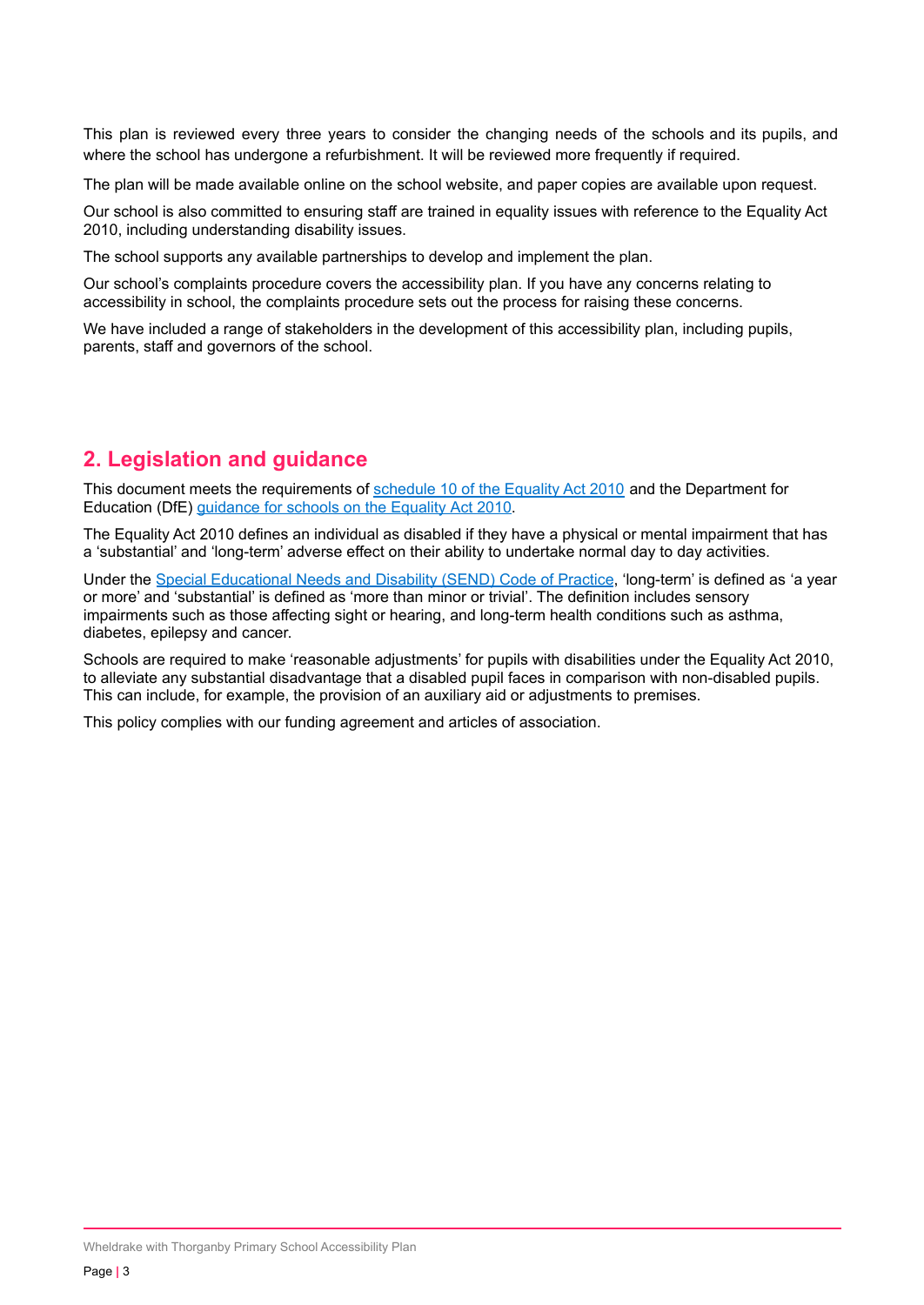## **3. Action plan**

This action plan sets out the aims of our accessibility plan in accordance with the Equality Act 2010.

| <b>AIM</b>                                                               | <b>CURRENT GOOD PRACTICE</b><br>Including established practice,<br>and practice under<br>development                                                                                                                                                                                                                                                                                                                                                                                                                                                                                                                                                                                                                                                                                                                                                                                            | <b>OBJECTIVES</b>                                                                                                                                                                                                                                                                                                                                                                                                                                                                                                                                             | <b>ACTIONS TO BE</b><br><b>TAKEN</b>                                                                                                                                                                                                                                                                                                                                                                                                                                                                                                                                                                                                                                                                                                       | <b>PERSON</b><br><b>RESPONSIBLE</b> | DATE TO<br><b>COMPLETE</b><br><b>ACTIONS BY</b>                                                                                                                 | <b>SUCCESS</b><br><b>CRITERIA</b>                                                                                                                                                                                                                                                                                                                                                                                                                                                                                                                                                                                                                                                               |
|--------------------------------------------------------------------------|-------------------------------------------------------------------------------------------------------------------------------------------------------------------------------------------------------------------------------------------------------------------------------------------------------------------------------------------------------------------------------------------------------------------------------------------------------------------------------------------------------------------------------------------------------------------------------------------------------------------------------------------------------------------------------------------------------------------------------------------------------------------------------------------------------------------------------------------------------------------------------------------------|---------------------------------------------------------------------------------------------------------------------------------------------------------------------------------------------------------------------------------------------------------------------------------------------------------------------------------------------------------------------------------------------------------------------------------------------------------------------------------------------------------------------------------------------------------------|--------------------------------------------------------------------------------------------------------------------------------------------------------------------------------------------------------------------------------------------------------------------------------------------------------------------------------------------------------------------------------------------------------------------------------------------------------------------------------------------------------------------------------------------------------------------------------------------------------------------------------------------------------------------------------------------------------------------------------------------|-------------------------------------|-----------------------------------------------------------------------------------------------------------------------------------------------------------------|-------------------------------------------------------------------------------------------------------------------------------------------------------------------------------------------------------------------------------------------------------------------------------------------------------------------------------------------------------------------------------------------------------------------------------------------------------------------------------------------------------------------------------------------------------------------------------------------------------------------------------------------------------------------------------------------------|
| Increase access to<br>the curriculum for<br>pupils with a<br>disability. | Our school offers a differentiated<br>curriculum for all pupils - the<br>curriculum should not be<br>narrowed but appropriate<br>scaffolds and support should be<br>put in place to enable all learners<br>to access it.<br>Visuals are used to support learning<br>and encourage independent of<br>children with SEND.<br>Bespoke curriculum for a very small<br>number of children where it has<br>been recommended.<br>We use resources tailored to the<br>needs of pupils who require<br>support to access the curriculum<br>Curriculum progress is tracked for<br>all pupils, including those with a<br>disability<br>Targets are set effectively and are<br>appropriate for pupils with<br>additional needs<br>The curriculum is reviewed to make<br>sure it meets the needs of all<br>pupils.<br>Alternative forms of recording<br>available for children who find<br>writing difficult. | Short:<br>Interventions are<br>evaluated effectively.<br>Staff are given time to<br>plan for children with a<br>bespoke curriculum.<br>Medium:<br>Progress of pupils with<br>SEND is as good as that<br>made by pupils and<br>students nationally.<br>Parent and pupil voice is<br>reflected curriculum<br>review.<br>Increase independence<br>of learners with SEND.<br><b>Build positive</b><br>relationships between all<br>staff and learners with<br>SEND.<br>Long term:<br>Narrow the attainment<br>gap between pupils with<br>and pupils without SEND. | Invest in provision mapping<br>software to ensure assess.<br>plan, do review cycle is<br>embedded and<br>interventions and support<br>can be effectively<br>evaluated.<br>Empower teachers to<br>evaluate and review<br>interventions and contribute<br>to decisions going forward.<br>Ensure that curriculum<br>resources represent people<br>with disabilities.<br>Timetable meetings<br>between teachers and<br>teaching assistants to<br>support planning.<br>Gather pupil and parent<br>voice.<br>Re-structure staffing to<br>encourage independence.<br><b>Emotion Coaching training</b><br>for all.<br>Liaise with SENCOs across<br>SYMAT to share best<br>practice for measuring<br>progress of learners with<br>and without SEND. | SLT.<br>SENDCO.<br>Class yeachers.  | <b>July 2022</b><br>$2022 - 2023 -$<br>termly reviews<br>December 2022<br>September 2022<br>December 2023<br>September 2022<br>January 2023<br><b>June 2022</b> | Interventions are<br>enjoyable, cost<br>effective and have<br>evidence to measure<br>their impact.<br>Bespoke curriculums<br>are thoughtfully<br>planned, linked to<br>targets and the<br>responsibility of class<br>teachers.<br>Children with SEND<br>make progress at least<br>in line with national.<br>Parents and pupils feel<br>involved in curriculum<br>planning and have<br>their views<br>represented in<br>curriculum reviews.<br>Children with SEND<br>have the skills to work<br>independently at<br>appropriate times of<br>the day.<br>Emotion coaching<br>principles and adopted<br>and used by all class.<br>Staff and pupil voice<br>reflect an improvement<br>in wellbeing. |

<sup>©</sup> The Key Support Services Ltd | For terms of use, visit [thekeysupport.com/terms](https://thekeysupport.com/terms-of-use)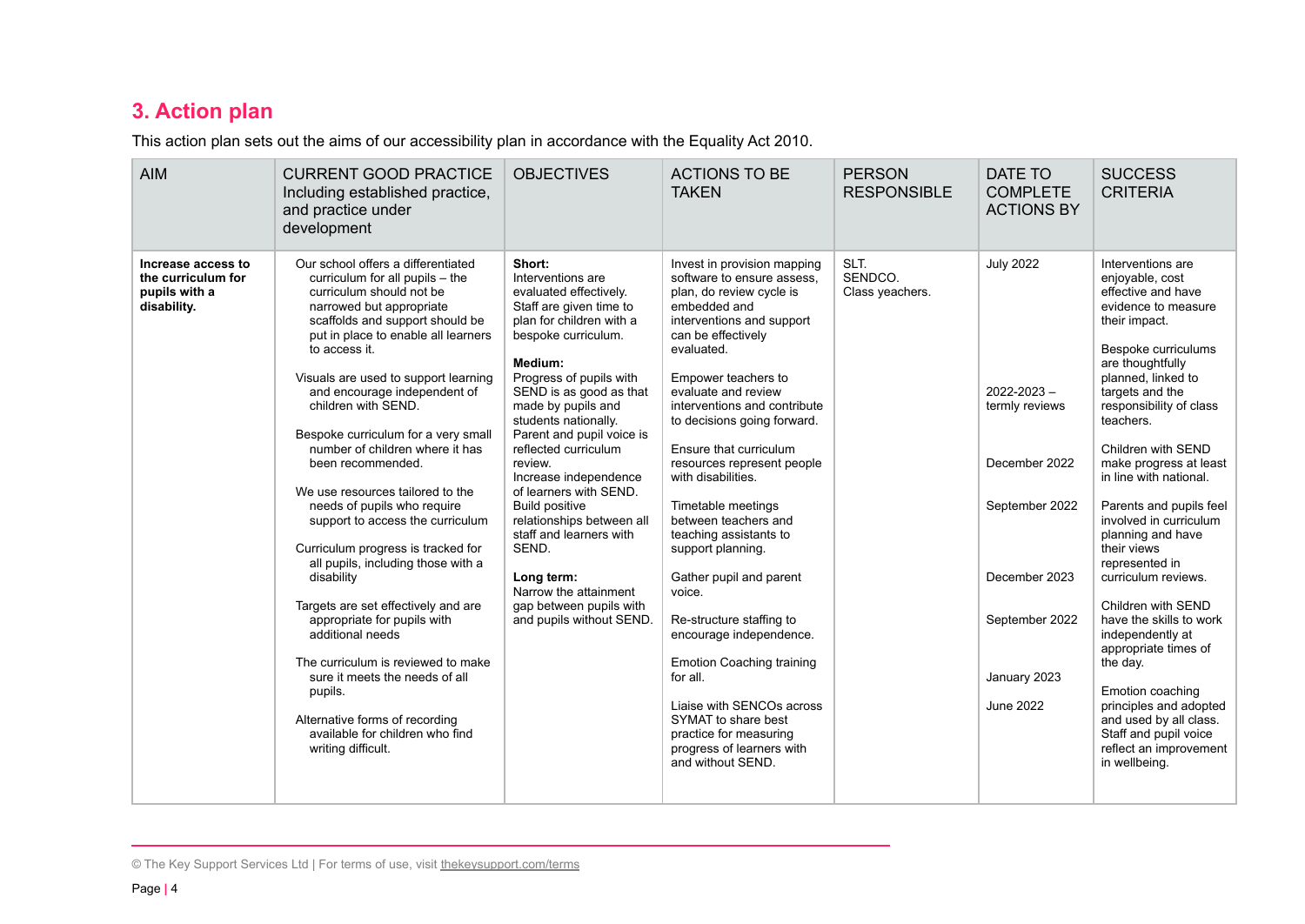| <b>AIM</b>                                                                                         | <b>CURRENT GOOD PRACTICE</b><br>Including established practice,<br>and practice under<br>development                                                                         | <b>OBJECTIVES</b>                                                                                                                                                        | <b>ACTIONS TO BE</b><br><b>TAKEN</b>                                                                                                                      | <b>PERSON</b><br><b>RESPONSIBLE</b> | DATE TO<br><b>COMPLETE</b><br><b>ACTIONS BY</b> | <b>SUCCESS</b><br><b>CRITERIA</b>                                                                                                               |
|----------------------------------------------------------------------------------------------------|------------------------------------------------------------------------------------------------------------------------------------------------------------------------------|--------------------------------------------------------------------------------------------------------------------------------------------------------------------------|-----------------------------------------------------------------------------------------------------------------------------------------------------------|-------------------------------------|-------------------------------------------------|-------------------------------------------------------------------------------------------------------------------------------------------------|
|                                                                                                    |                                                                                                                                                                              |                                                                                                                                                                          |                                                                                                                                                           |                                     |                                                 | Progress of all pupils<br>with SEND can be<br>measured accurately.                                                                              |
| Improve and maintain<br>access to the physical<br>environment                                      | The environment is adapted to the<br>needs of pupils and staff as required.<br>This includes:<br>Ramps<br>Lifts                                                              | All areas of the school<br>building are available to<br>all staff and pupils.<br>The school building can<br>be accessed and exited<br>safely by all staff and<br>pupils. | Improve signage - ensure<br>there is enough signage,<br>ensure that it is at visible<br>height - all directions and<br>information signs.                 | <b>SLT</b><br><b>SBM</b>            | December 2022                                   | Fire exits are always<br>clear.<br>Accessible entrances<br>and exits are clear.                                                                 |
| Handrails<br>Corridor width<br>accessible height.<br>leaves cleared.<br>Evacuation chair in place. | Disabled toilets and changing facilities<br>Switches and shelves at wheelchair                                                                                               |                                                                                                                                                                          | Ensure recommendations of<br>professionals are quickly<br>carried out to support those<br>with impaired vision or<br>hearing.                             |                                     | As applicable                                   | The staff room can be<br>entered by someone<br>using a wheelchair.<br>Staff are confident                                                       |
|                                                                                                    | Good housekeeping - salt used if ice,                                                                                                                                        |                                                                                                                                                                          | Ensure walkways and exits<br>and maintained clear of<br>obstructions in classrooms.                                                                       |                                     | June 2022 and<br>half termly<br>checks          | using the evacuation<br>chair (both those using<br>it and those<br>supporting).                                                                 |
|                                                                                                    |                                                                                                                                                                              |                                                                                                                                                                          | Complete evac chair<br>training.                                                                                                                          |                                     | September 2022                                  | Children with visual<br>and hearing<br>impairments can                                                                                          |
|                                                                                                    |                                                                                                                                                                              |                                                                                                                                                                          | Staff room needs to be<br>made accessible - seek<br>solutions and implement.                                                                              |                                     | June 2023                                       | access learning and<br>make progress.                                                                                                           |
|                                                                                                    |                                                                                                                                                                              |                                                                                                                                                                          | Mark out yellow grid on car<br>park so disabled exits to not<br>get blocked by parked cars.                                                               |                                     | September 2022                                  |                                                                                                                                                 |
|                                                                                                    |                                                                                                                                                                              |                                                                                                                                                                          | Ensure half termly premises<br>checks are in place.                                                                                                       |                                     | Half termly                                     |                                                                                                                                                 |
| Improve the delivery of<br>information to pupils<br>with a disability                              | Our school uses a range of<br>communication methods to make sure<br>information is accessible. This<br>includes:<br>Internal signage<br>Resources photocopied onto different | Classrooms are a calm<br>and well organised<br>learning environment,<br>that do not over stimulate<br>the children.<br>Ensure visuals are in                             | Ensure braile and induction<br>loops are used if they are<br>advised by professionals.<br>Time and resources given<br>to reduce clutter in<br>classrooms. | <b>SLT</b>                          | As required<br>June 2022                        | If required,<br>communication is<br>supported for pupils<br>with visual or hearing<br>impairments.<br>Classrooms are tidy<br>and information is |

Wheldrake with Thorganby Primary School Accessibility Plan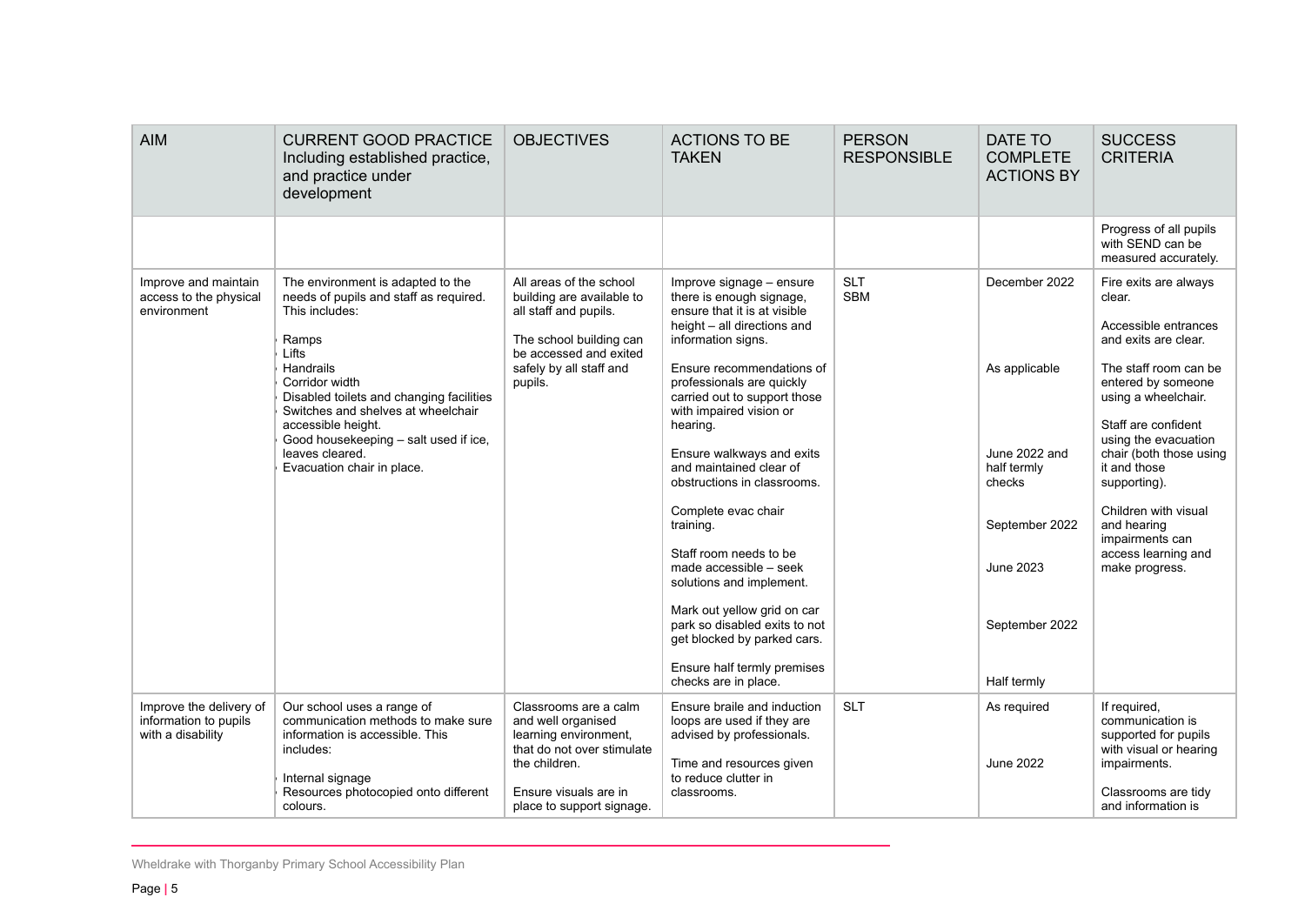| <b>AIM</b> | <b>CURRENT GOOD PRACTICE</b><br>Including established practice,<br>and practice under<br>development                                                                                                                                                                                  | <b>OBJECTIVES</b>                                                                                                                                                                                                                                                                                                                                                   | ACTIONS TO BE<br><b>TAKEN</b>                                                                                                                                                                                                                                                        | <b>PERSON</b><br><b>RESPONSIBLE</b> | DATE TO<br><b>COMPLETE</b><br><b>ACTIONS BY</b>                | <b>SUCCESS</b><br><b>CRITERIA</b>                                                                                                                                                                                                |
|------------|---------------------------------------------------------------------------------------------------------------------------------------------------------------------------------------------------------------------------------------------------------------------------------------|---------------------------------------------------------------------------------------------------------------------------------------------------------------------------------------------------------------------------------------------------------------------------------------------------------------------------------------------------------------------|--------------------------------------------------------------------------------------------------------------------------------------------------------------------------------------------------------------------------------------------------------------------------------------|-------------------------------------|----------------------------------------------------------------|----------------------------------------------------------------------------------------------------------------------------------------------------------------------------------------------------------------------------------|
|            | Pictorial or symbolic representations<br>Neutral backgrounds to displays.<br>Only relevant information displayed in<br>classroom – use of working walls.<br>SEND report, policy and local offer<br>shared on website.<br>SEND initiatives shared on weekly<br>newsletter and website. | To ensure all<br>stakeholders have their<br>views represented.<br>To make the SEND policy<br>and SEND report more<br>simple and concise.<br>To ensure IT to share<br>information is used<br>appropriately for people<br>with disabilities.<br>Ensure that parents know<br>about the local authorities<br>Local Offer and how to<br>access the support<br>available. | Display expectations to be<br>shared and rolled out to all<br>classes - expectation for<br>September 2022.<br>Review SEND policy and<br>SEND report.<br>Investigate how IT to share<br>information can be used for<br>people with disabilities.<br>Gather pupil and parent<br>voice. |                                     | September 2022<br>September 2022<br>June 2023<br>December 2023 | displayed with<br>supporting visuals.<br>Classroom displays<br>have neutral backing<br>and walls are<br>uncluttered.<br>Parents and children<br>know how the school<br>and the local authority<br>support children with<br>SEND. |

Wheldrake with Thorganby Primary School Accessibility Plan